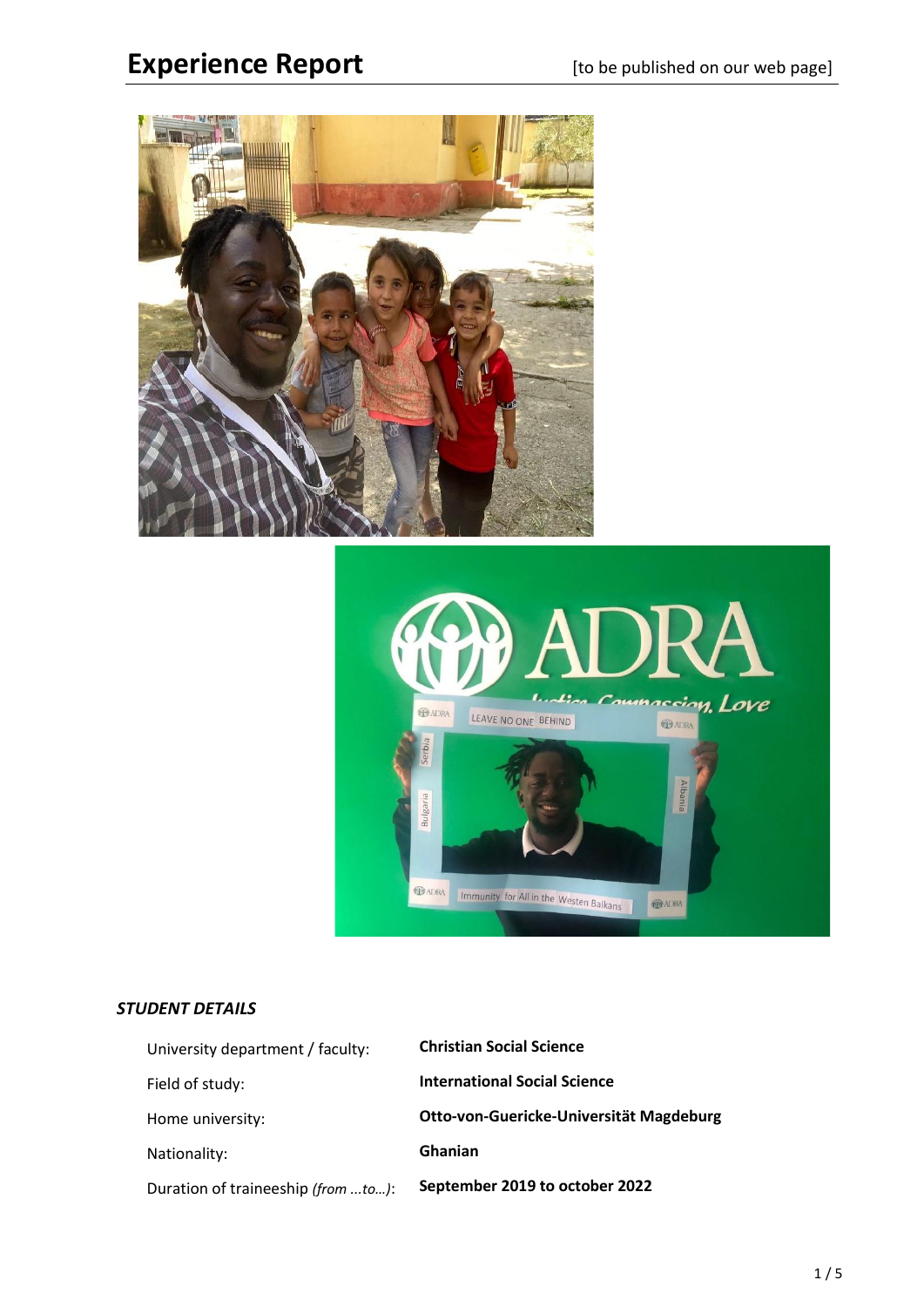# *TRAINEESHIP INSTITUTION*

| Country:                         | <b>Albania</b>                                               |
|----------------------------------|--------------------------------------------------------------|
| Name of traineeship institution: | <b>Adventist Relief Agency</b>                               |
| Web page:                        | www.adraalbania.org                                          |
| Address:                         | Muhamet Gjollesha Nr. 4, PO BOX 2403<br>1000 Tirana, Albania |
| Contact person:                  | Kristi Qendro                                                |
| Telephone / E-Mail:              | kristi.qendro@adra.al                                        |

#### *EXPERIENCE REPORT (approx. 3 pages + more photos if applicable)*

#### **1) Traineeship institution**

*Please give a brief description of your host traineeship insitution.*

ADRA is an international humanitarian arm of the Seventh-day Adventist Church with many branches in the world. It is an International Non-Governmental Organization that is involved in the management and provision of disaster relief materials and engages in the provision of social intervention programs in places where these humanitarian services are needed. As an agency of the Seventh-day Adventist Church (a Christian North America-based religious denomination), it operates an international system of hospitals, clinics, schools, universities and human service programs (Díaz et al, 2002, p.481). Even though the agency is part of the Adventist church, it has employees and volunteers from different religious and ethnic backgrounds who are working in various locations. There are about nineteen (19) million people in the world who directly or indirectly benefit from the operations of ADRA every year in the areas of food security, economic development, primary health, disaster response and basic education program (ADRA International, 200, p.3). Furthermore, the beneficiaries of the humanitarian projects of the agency are not only restricted to Christians or Adventists but all individuals irrespective of their race, religion or political ideologies.

As a Christian organization, ADRA is guided by Christian religious principles in its operation. However, it does not use its provision of charity services as bait to convert beneficiaries to join the church.

The agency has a humanitarian and development philosophy of service rooted in the belief system of the Seventh-day Adventist Church. However, the mission statement of the agency and its annual report seems to support the claim that its purpose is not to engage in proselytism. The agency´s high degree of administration and financial independence from the church also seems to support this claim ((Díaz et al, 2002, p.481).

The operations of the agency are funded by both the church and other donors. Some branches of the agency engage in social enterprise to fund the running of their offices. Also, the agency independently applies for funds from international and national donors for humanitarian projects. Some of this process is done competitively and ADRA competes with other NGOs to win these funds for projects. This goes a long way to show the extent of independence the agency has from the church. For example, the agency´s total support revenue that came from the church in 1999 was seven percent (ADRA International, 200).

ADRA Albania like every ADRA branch in the world is part of the ADRA International network and is based in Albania. It started operating in the country in 1993 but got registered as an NGO in the year 2000. The agency is part of the Seventh-day Adventist Church in Albania and much of its philosophy is rooted in the tenets of the church. However, it is largely independent in its operations and since it is registered under Albanian law, the agency´s activities must conform to the Albanian regulations on the operations of NGOs. Even though the agency gets support from the church and ADRA International, most of the agency´s operations are sponsored by international donors like the European Union through competitive biddings. The agency currently owns its office building located at Rruga Muhamet Gjollesha, pranë kopshtit nr.11, kati 5, Tirana, Albania and other assets such as a kindergarten school facility.

Although ADRA Albania is responsible for the total area of Albania, it mainly operates in the north of Trina specifically the communities under the Kruja district. These communities consist mainly of Roma and Egyptian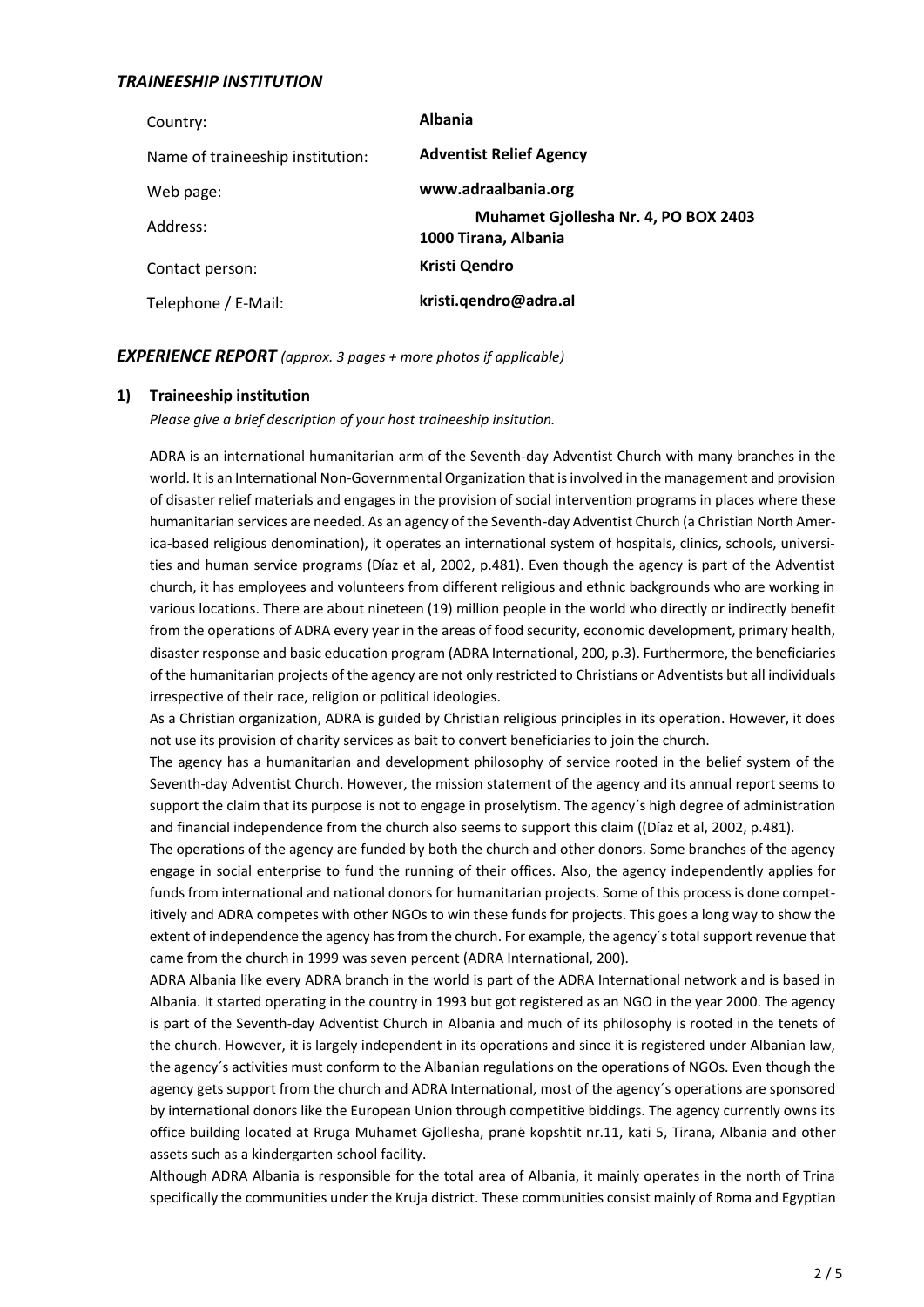inhabitants who are considered poor or vulnerable to poverty with many social issues. The focus area of the agency is in the area of education and currently has many programs and projects running which are centered on ensuring that all children are enrolled in school and given a good education. In addition, the agency is proactive in ensuring social justice is given to children (especially girls) and the underprivileged in Albanian society. It does this by collaborating with other NGOs who share a similar vision with them and work together with them. Furthermore, the local authorities such as the Kruja municipal authority and the ministry of education of Albania are the key partners of the agency in their fight against social injustice and the provision of humanitarian services. The agency´s work positively impacts children and families, social businesses, emergency response, health, community empowerment and education/youth activism.

# **2) Searching for a traineeship**

*How did you find your traineeship? Are there any recommendable links or other helpful tips you would like to share?*

i found it through my professor.

#### **3) Preparation**

*How did you prepare for your traineeship in terms of language, intercultural, professional and organisational aspects? Are there any recommendable links or other helpful tips you would like to share?*

The journey to my internship in Albania started when I had approval from ADRA (Adventist Relief Agency) Albania to be accepted as an intern in their organization. I had no idea what to expect from the country because I had not then researched about it. I started reading and watching videos on Albania especially Tirana (the capital city and my place of residence) to know more about the culture of the place and prepare for the journey. I had some expectations when I had the green light to move to Albania for my internship. I sought counsel from some past students of Friendensau International Social Science class who had been to Albania as part of their project and evaluation management class in the same institution (ADRA Albania) where I was about to have my internship. Thankfully. I had a lot of advice about the country which included where to get certain items for a cheaper cost, transportation tips and recreational places to visit. This information got me more prepared before I embarked on my internship journey.

#### **4) Accommodation**

*How did you find your accommodation? Are there any recommendable links or other helpful tips you would like to share?*

I dsicussed my accomodation with my mentor and fortunately for me, the parents of the country director had an empty one room apartment available for me. that was where i stayed until i completed my internship

#### **5) Traineeship**

*Please describe the tasks and / or the projects carried out during your traineeship. In which way were you mentored and integrated? How were the working conditions? Did you have especially positive or negative experiences?*

My first day at work began with familiarizing myself with the work of the Agency, particularly in the office. I was met by the program director (Kristi Qendro) who welcomed me and introduced me to the other staff and showed me around. She oriented me about the activities of the agency and gave me documents on the rules and regulations that I needed to abide by as a staff member of the agency and in Albania as a country. The staff welcomed me nicely and assured me of their support during my stay here. I later in the day had a meeting with the country director Altin Rexhepi in his office where he briefed me about the work of the organization and what is expected of me as an intern in the office. He continued to advise me on how to cope with the culture of the country and avoid troubles. I later went to get a sim card with the help of Diljana (account manager) and that got me set for the day. The first week during my internship time in Albania was not that stressful but with a lot of assurances that my time in Albania will be great.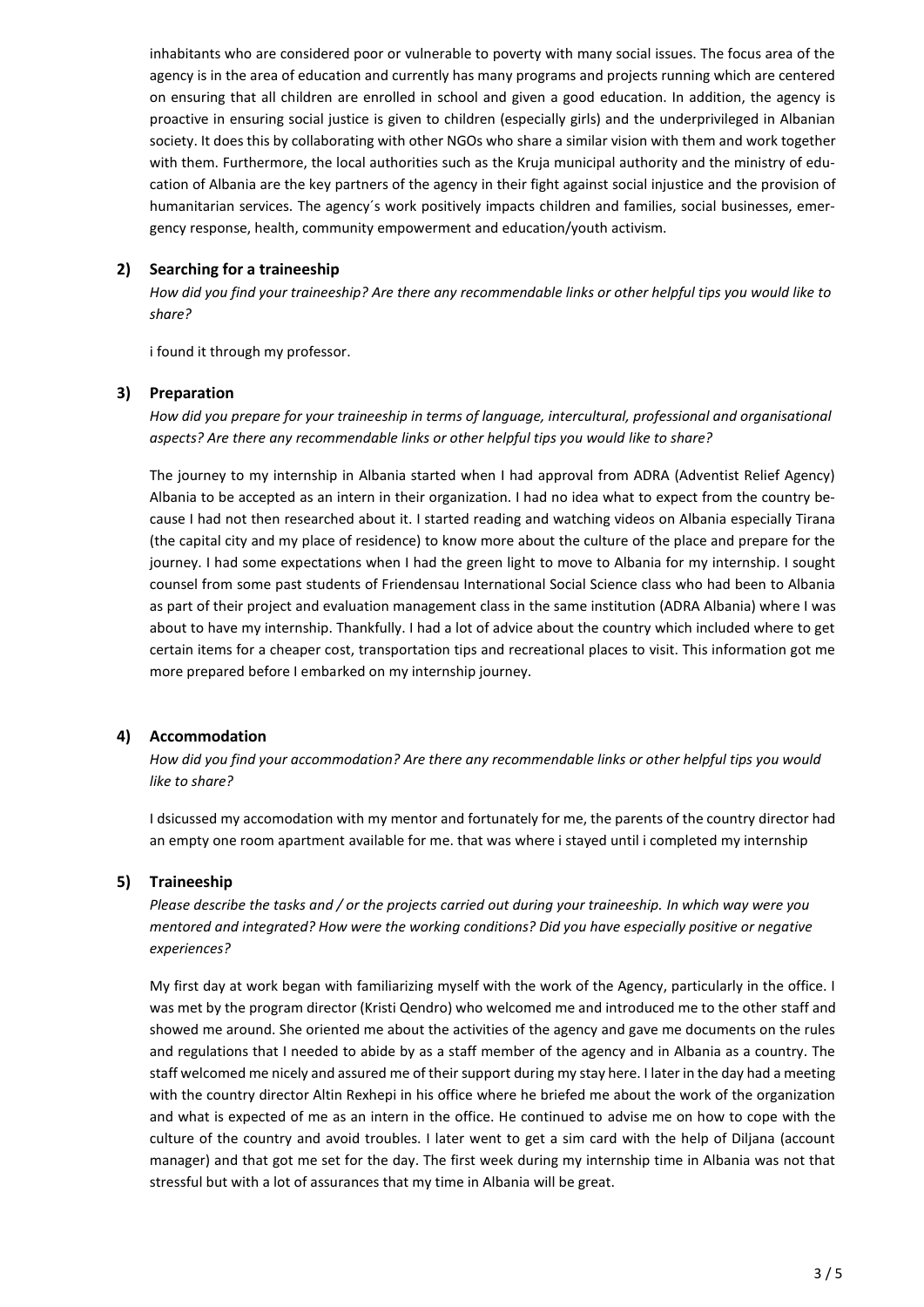The first task that was given to me as an intern was to compile the reports on projects that were done in the previous year and publish them on the agency´s website. Some of these reports were interim whilst others were full covering ongoing and finished projects that were or are being undertaken by the organization. Reports on projects such as Return To Thrive I and Every child Everywhere In school were given to me to publish on the ADRA Albania website. My job was to read the full report and summarize them into about five hundred words for the website publication. The summarized report should be simplified and devoid of many technical terms to enable readers and visitors of the website to easily understand these projects. In total, four reports were given to me which I summarized and rewrote to suit public consumption. Also, since the English language is not the official language in Albania, my strong knowledge of the English language made it easier for me to do this task and my mentor was pleased with my work. My first month in Albania was entirely used to work at the office which helped me to familiarize myself with the agency´s work culture and establish a good relationship with my co-workers.

My second month was used to visit the project sites of the agency which are in the Kruje municipality. Some of the locations are Fushe and Thumane which are about 50km from the capital Trina. The communities are mainly inhabited by poor or vulnerable people who are migrants and identify themselves as Romans or Egyptians. ADRA Albania projects in these communities are generally to improve schooling and education (especially the girl child) among the children. I was taken to these communities to witness how projects are carried out by the agency and the challenges they face. Most of the projects were being sponsored by donors such as the European Union and others by the internally generated funds from ADRA Albania. During one of my visitations, I met field officers from my agency having their weekly durbar with the beneficiaries of the project (Everyone Everywhere In School). I joined them as a guest and observed how these meetings are done. Even though I did not understand the language, I could see how these beneficiaries were attentive to the speakers of the meeting and contributed to the discussions. It was later explained to me by my mentor that it was an evaluation meeting to assess the progress of an ongoing project

Another place of visit was the kindergarten facility owned by ADRA Albania which is located in the center of Tirana. The agency operates this facility for both profit and humanitarian purposes. The majority of the children who attend the kindergarten are from the city of Tirana and school fees are taken from them. Others are admitted for free based on conditions such as being an orphan and are supported to be further their education after they complete kindergarten. The kindergarten is managed by staff from the agency with the majority of its workers being volunteers from both Albania and foreign countries. I met a lady who teaches the English language and she encouraged me to visit the school from time to time and help in the teaching of the language which I did. The kids were friendly but intrigued by my skin color and will come to me for conversations. For some of them, it was their first time having an audience with an African person like me and I was happy to use my visit to expose to these children the diversity of cultures and people in the world.

The main duties that I was given to perform during my internship time in the agency were in the area of administration, project proposal and report writing. Due to my inability to speak the native language, my mentor made me do more office duties. She thought it wise to use my strengths in English language knowledge and writing skills to execute all the paperwork duties in the office. This was very helpful because the official communication between the agency and their international donors is in English which was not the official language of Albania. I worked on writing three project proposals such as the Prevention of Sexual Exploitation Abuse (PSEA) project which was sponsored by ADRA International. This project was to create awareness to the people of the communities where ADRA operates about what constitutes sexual abuse and how to report ADRA aid workers and other humanitarian workers when such abuse happens. The other two projects were: Every child Everywhere In school II and the Covid awareness project. These were projects that were mainly prepared by me with the help of other staff in the agency.

Last but not the least, I worked in all the departments of the agency from time to time to acquaint myself properly with their work. I helped Diljana (the account manager) in the preparation of the reports on the accounts of the projects. The account section is very important in every project that is undertaken because donors need an accurate report to evaluate the "value for money" given for projects. I helped the account manager in the preparation of financial reports on ongoing projects by writing explanations on expenditure figures with guidance from her. Diljana also helped me in the preparation of the expenditure budget for all the project proposals that I prepared. At the program office, which is headed by my mentor, I helped in writing correspondences, project proposals, project reports and management of the social media handles. Furthermore, I helped the logistics manager to organize and purchase items needed by the office and project sites.